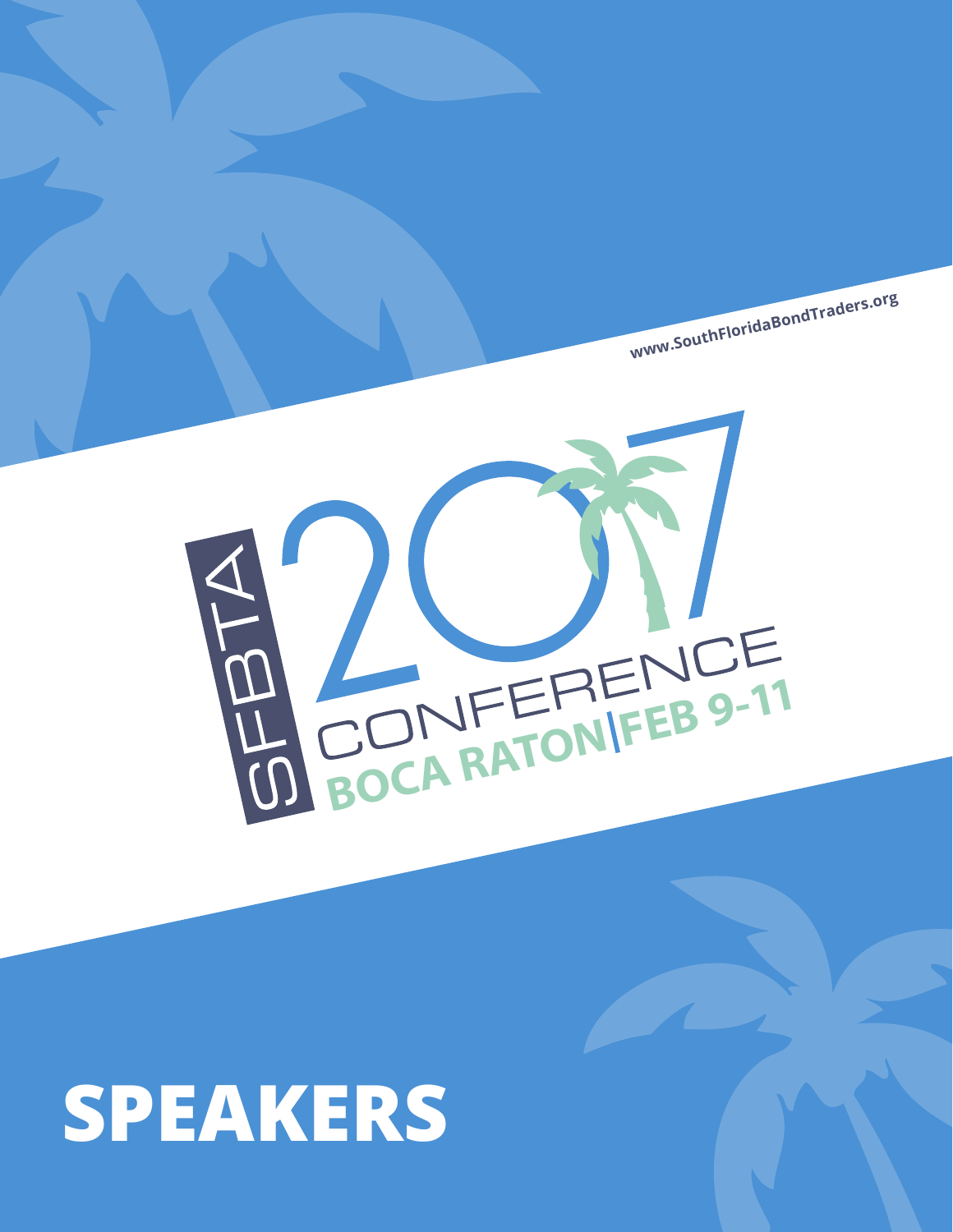# **OPENING SESSION**

### **Welcome**



#### **George Barbar – President, South Florida Bond Traders Association, Inc. Senior Managing Director, Mesirow Financial, Inc.**

George Barbar is a senior managing director and co-head of the Government Agency and Supranational Trading and Underwriting department at Mesirow Financial. He is responsible for the underwriting, distribution and secondary trading of government agency and supranational securities. George is also principal and manager of Mesirow Financial's Boca Raton office.

George is co-founder and president of the South Florida Bond Traders Association, co-president of the National Foundation for Ectodermal Dysplasias, board member of Habitat for Humanity of Broward and First Priority of South Florida, school board chairman at Westminster Academy, elder at Coral Ridge Presbyterian Church, and guest lecturer for Florida Atlantic University's Financial Analyst Program.

George has a Bachelor of Arts in Business/Economics from Wheaton College and Master of Business Administration with a concentration in Finance from Florida Atlantic University. He holds FINRA Series 7, 24, 63, 79, and 99 licenses.

### **Keynote Address**



#### **Thomas S. Ricketts – Chairman, Chicago Cubs and Incapital LLC**

Tom Ricketts is the Chairman of the Chicago Cubs and a lifelong fan of the team. In 2009, he led his family's acquisition of the team from the Tribune Co. When Tom and his family were introduced as the new owners of the Chicago Cubs, he outlined three goals for the organization: win the World Series; preserve and improve Wrigley Field for future generations; and to be good neighbors, giving back to the city and neighborhood.

Together with their sister Laura and brother Todd, the Ricketts siblings serve as the board of directors for the Cubs.

Tom is also the Chairman of Incapital LLC, which he co-founded in 1999. Incapital is an investment bank

with underwriting and distribution expertise in a wide range of securities. Beginning with Incapital's corporate notes platform, Tom led Incapital's diversification initiatives in U.S. Agencies, certificates of deposit, mortgage-backed securities, municipal bonds and structured notes. Incapital's platform has more recently been expanded to include preferred stock offerings, unit investment trusts and annuities.

Tom is a board member of the Chicago Convention and Tourism Bureau, the Field Museum, the Chicagoland Chamber of Commerce, the Executive Club of Chicago and the Wood Family Foundation.

Tom has a bachelor's degree in economics and an MBA in finance from the University of Chicago.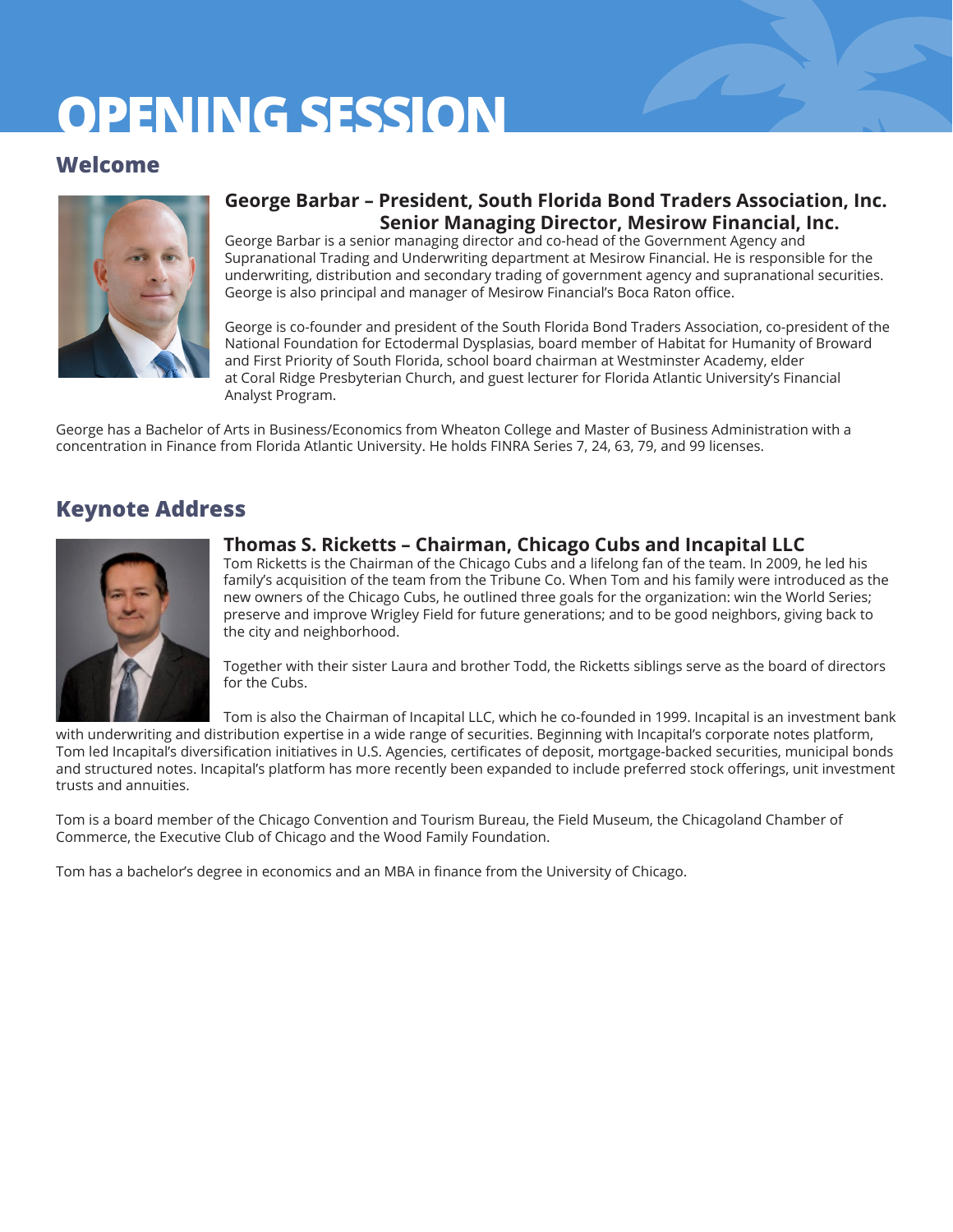**CDs**

### **"Outlook for Retail CDs in 2017 – A Regulatory and Market Update"**

*Moderator: Tom Filippone – Managing Director, CD Trading, Incapital LLC*



#### **Paul T. Clark – Partner, Seward & Kissel LLP**

Paul Clark is a partner in the Washington, DC, office of Seward & Kissel LLP. Paul is recognized as an expert in the federal and state banking and securities law issues affecting the brokering of bank deposits, including both CDs and "sweep" deposits. He developed the documentation that is standard in the securities industry for these products and advises numerous brokers and banks on the regulatory and transactional aspects of the products. Paul has represented individual brokerage firms and the securities industry on legislative and regulatory proposals affecting brokered deposits.

SESSION A

Paul received his AB and JD from the University of California, Berkeley. He is a member of the Advisory Board of the Berkeley Center for Law, Business and the Economy and is the author of the 2013 article

"Just Passing Through: A History and Critical Analysis of FDIC Insurance of Deposits Held by Brokers and Other Custodians", published in the Boston University School of Law Review of Banking and Financial Law in 2013.



#### **John E. Rickmeier, CFA – President and Chief Executive Officer, IDC Financial Publishing, Inc.**

Mr. Rickmeier, CFA, has over 30 years of experience in evaluating financial institutions. In 1984, Mr. Rickmeier converted the regulatory accounting submitted in Call Reports to the Office of Thrift Supervision into Generally Accepted Accounting Principles (GAAP). With the GAAP database on thrifts and banks in 2005, IDC was uniquely positioned to analyze the Ohio crisis and subsequent failure of many banks and thrifts. Since 1989, 1,471 financial institutions have failed. Of this total, 99% were ranked below 75 (lowest ranking) up to 5 months prior to failure. As CEO of IDC Financial Publishing, Mr. Rickmeier designs and manages the processes and analytics used in the evaluation of the safety and soundness of banks, savings institutions and credit unions, the value-added evaluation of bank

investment portfolios, the value-added analysis of bank loan portfolios, and the efficiency analysis of the cost of funding a financial institution. In addition, IDC has developed a technique for valuing a bank using return on equity (ROE) less the cost of equity capital (COE) vs. price to book. The valuation technique along with a peer group analysis allows a bank to determine how to add value.

Before founding IDC Financial Publishing, Inc., Mr. Rickmeier acted as both chairman of an investment committee and portfolio manager for a Midwest investment advisory firm. Prior to 1972, as chief economist for a New York investment strategy firm, he consulted with over 300 financial institutions.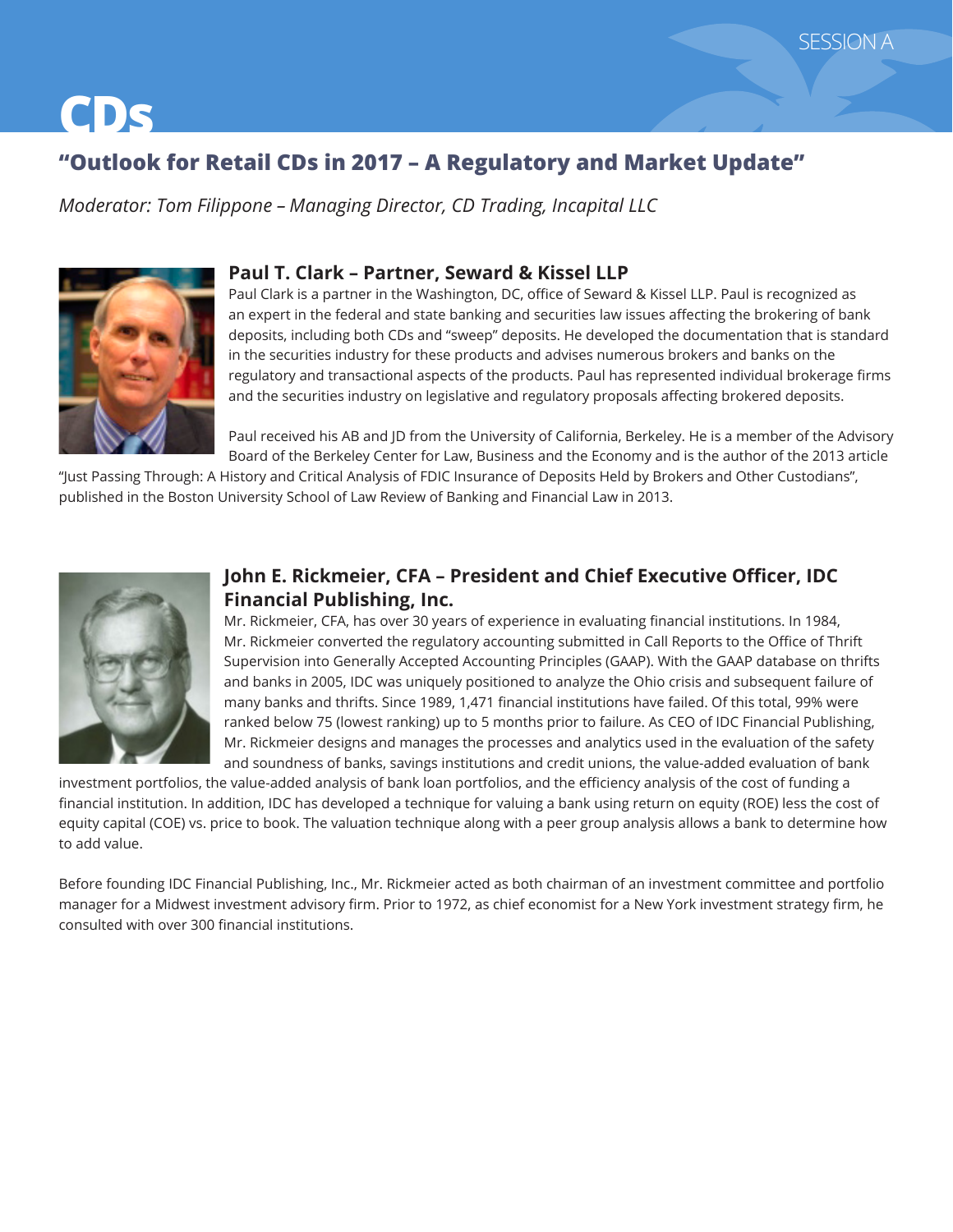# **CORPORATES/PREFERREDS**

### **"Navigating the Credit Markets in 2017"**

*Moderator: Tom Kane – Managing Director, Incapital LLC*



#### **Allen Hassan – Managing Director, BTIG, LLC**

Allen Hassan is a Managing Director at BTIG, LLC within Fixed Income Sales and Trading. Mr. Hassan joined BTIG in April 2011 to launch the firm's Preferred Desk. Under his guidance, BTIG developed a robust new issue and secondary preferred business, successfully bringing new issues to the market and incorporating key trading partners. The preferred product capabilities complement the firm's equities, fixed income and prime brokerage offerings.

Mr. Hassan has spent more than 20 years focusing on fixed income products, specializing in preferred stock. Prior to BTIG, Mr. Hassan was a Managing Director at Jefferies and Co., where he established their Preferred Desk. Previously, he worked on the institutional preferred business and was instrumental in

developing the fixed income distribution capabilities at Prudential Securities. He began his career at Lehman Brothers within Fixed Income Sales and Trading. He received his Bachelors of Science in Finance from Touro College, and has also studied at New York University.

#### **Greg Heher – Head of the Corporate Bond Trading Desk, Incapital LLC**

Greg Heher joined Incapital in March 2016 as a Managing Director. He was recently named the head of the Corporate Bond Trading Desk. Previously he was a senior trader for \$1000 par perpetuals, all 10 year and longer Bank and Finance, and Bank CDOs. In addition, he assists the institutional sales effort, helping identify opportunities and provide added focus to the Corporate and Preferred Trading team. Greg has worked in the bank and finance areas for the past 30 years, most recently as a Managing Director at Amherst Pierpont Securities and Head of Hybrid, Perpetual, PFD'S and Bank CDO Trading. Prior to that, he was a Partner at Sandler O'Neill in the Fixed Income Group. Previously, he was an Executive Vice President and Head of Corporate Bond Trading at Keefe Bruyette and Woods, Inc. Additionally, he was head of High Grade Trading at The Bank of New York as well as having held senior trading positions at Bear Stearns, Kidder Peabody and Prudential Securities. He also spent time holding senior trading positions in London for two years and Tokyo for six months at Pru-Bache. Greg holds a Bachelor of Arts degree in Economics and English from Denison University and graduated from The Lawrenceville School.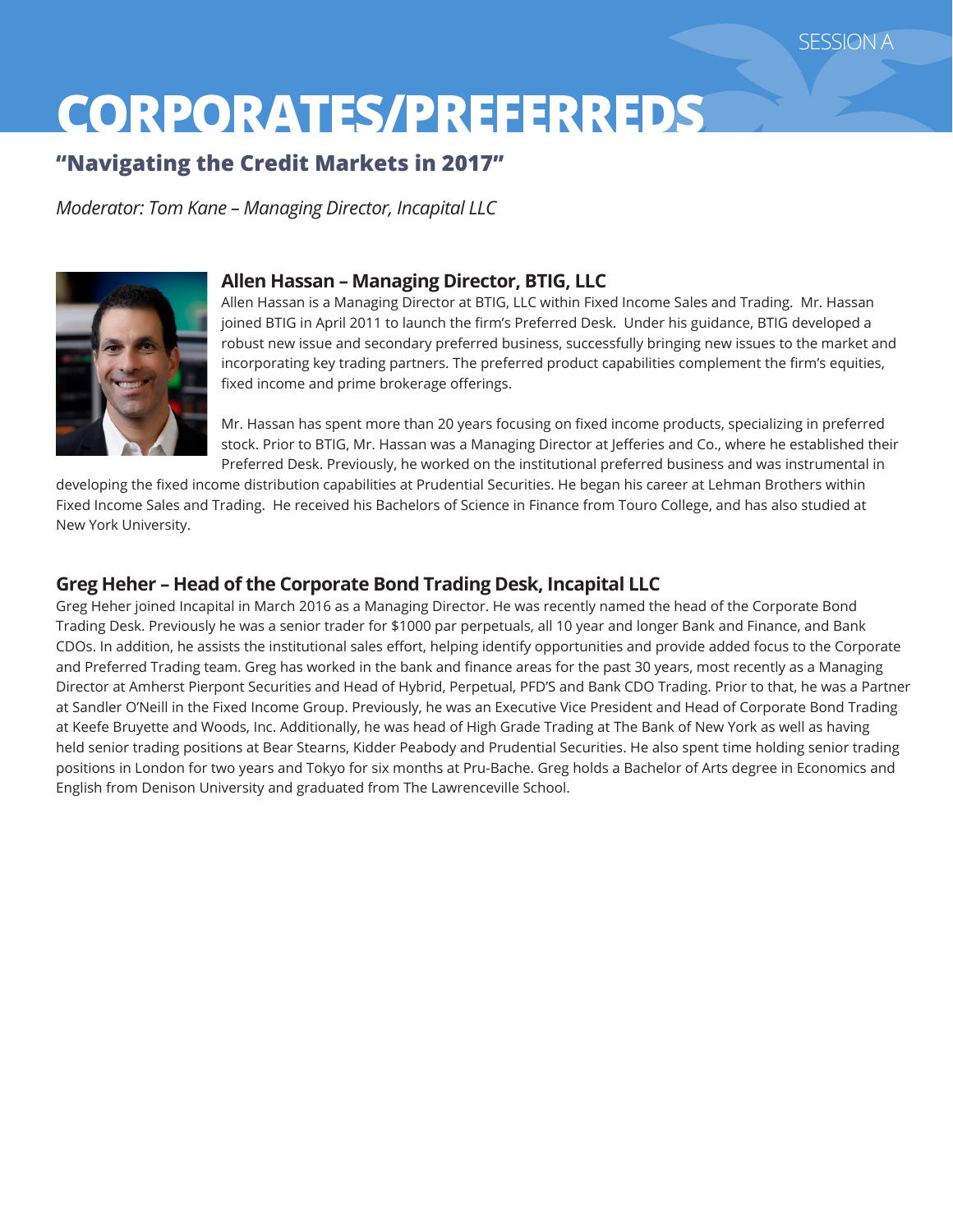# **MARKET STRATEGY**

### **"US and Global Uncertainties in the 2017 Outlook"**

*Moderator: Dave Bove – Managing Director, Amherst Pierpont Securities LLC*



#### **Bob Sinche – Macro Strategy Consultant, Amherst Pierpont Securities LLC**

Bob Sinche is a macro strategy consultant with Amherst Pierpont analyzing global economies and financial and commodity markets. He has extensive experience in global economic, investment and financial market analysis, and direct experience managing global fixed income and currency portfolios.

Prior to joining Amherst Pierpont, Bob held a variety of positions including Global Head of FX Strategy at RBS Securities, Chief Strategist at Lily Pond Capital Management and Head of Strategy for GRCC at Bank of America, managing a team of 24 global economists/strategists.

From 1985 - 1998 he was the director of global fixed income asset management at Alliance Capital

Management, Prudential Investments and Simms Capital Management, managing global bond portfolios for institutional investors, Central Banks and mutual funds. Previously, Bob was Chief Economist at Bear Stearns & Company from 1981 - 1985 and financial market economist at Paine Webber. He appears as an economics and financial market commentator on Bloomberg TV and radio, CNBC and Fox Business News. He holds a BA in Economics (Phi Beta Kappa) from Hamilton College and a Ph.D. – ABD in economics from Brown University.



#### **Sharon Stark – Managing Director, Financial Strategy, Incapital LLC**

With more than 30 years of financial services experience in both the public and private sectors, Sharon Stark brings deep knowledge and broad perspectives to Incapital's clients. In addition to regular economic and market outlooks, she offers timely investment and asset allocation ideas that are finely tuned to each client's unique situation.

Ms. Stark's past roles include business strategy development, bank regulation and policy development, portfolio management and securities trading. Before joining Incapital, she served as Chief Fixed Income Strategist at D.A. Davidson and Head of Fixed Income Strategy at Sterne Agee. From 2007 through 2009, she was a Senior Economic and Policy Advisor to the Deputy Director and COO of the U.S. Treasury's Office of Thrift Supervision. Her technical expertise helped guide policies during the financial crisis of 2008-2009, including the Troubled Asset Relief Program

(TARP) and the Home Affordable Modification Program (HAMP). Before that, she was Chief Market Strategist for fixed income capital markets at Legg Mason, and spent five years with the FDIC as a Deputy Assistant Director, managing policy and training for the Office of Capital Markets

Ms. Stark has been frequently quoted by The Wall Street Journal, Barron's, Reuters and industry publications and appeared on TV and radio programs to provide commentary and perspective. A finance graduate of George Washington University, she holds Series 7, 16 and 24 licenses.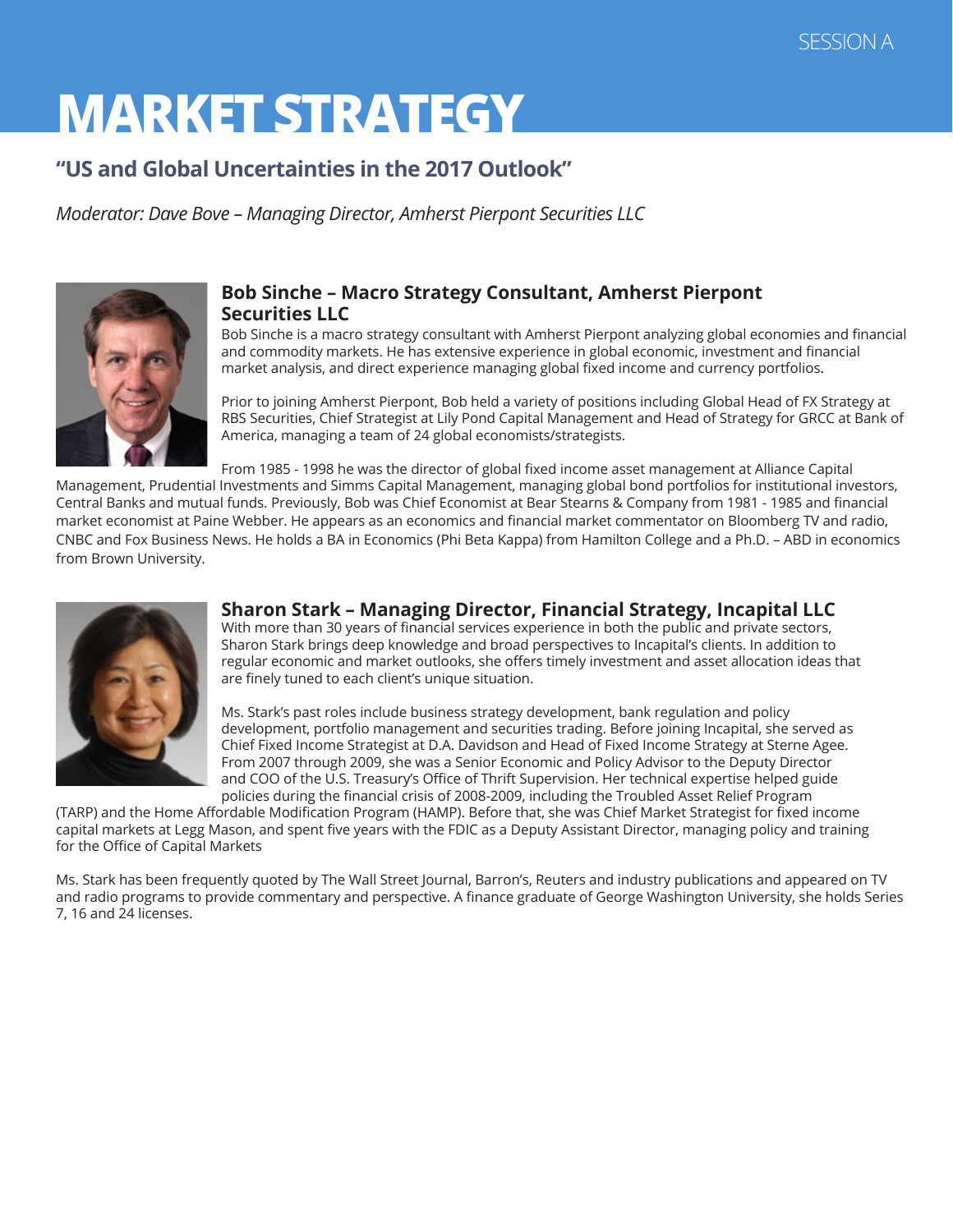# **AGENCIES**

### **"Make Agencies Great Again #2017gsesuprastrategies"**

*Moderators: George Barbar* **–** *Senior Managing Director, Mesirow Financial, Inc. Patrick Leary* **–** *Managing Director, Head of Trading, Incapital LLC*



#### **Patrick Leary – Managing Director, Head of Trading, Incapital LLC**

Since joining Incapital in 2007, Patrick Leary has worked to make the firm's Government Agencies trading desk the most active on the street and assumed responsibility for all fixed income trading operations. Mr. Leary has experience trading a broad range of fixed income instruments, including U.S. Treasuries, U.S. Government Agencies, mortgage-backed securities, and corporate and municipal bonds. Previously, he worked on trading desks at R. Seelaus & Co., Primevest Financial and Bremer Financial Corp. Mr. Leary is co-founder and vice president of the South Florida Bond Traders Association. He attended the University of Montana and St. Cloud State University, earning a bachelor's degree in finance and economics. He holds FINRA Series 7, 24 and 63 licenses.



#### **Susan Bilotta – Vice President of Finance, Federal Farm Credit Banks Funding Corporation**

Susan Bilotta is the Vice President of Finance for The Federal Farm Credit Banks Funding Corporation. Since 1985, Ms. Bilotta has managed various areas within the Finance Department including cultivating new avenues of funding for a \$250 billion cooperative lending institution. Ms. Bilotta coordinates with the Investor Relations department by speaking at conferences and meeting with investors to ensure that the Farm Credit System continues to meet its mission to provide sound and dependable credit to American farmers. Ms. Bilotta is primarily responsible for debt funding programs, coordinating derivative and Farm

Credit System activities. Ms. Bilotta holds a BS degree in Biology from the University of Richmond, and an MBA in Finance from Pace University.



#### **W. David Hanson III, CFA – Senior Funding Officer, FHLBanks Office of Finance**

W. David Hanson, CFA is a Senior Funding Officer at the Office of Finance, the joint office of the FHLBanks established to facilitate the issuance and servicing of FHLBank Consolidated Obligations. In addition to fifteen years of experience in capital markets at the OF, David has also worked in audit and compliance roles both at the OF and at his previous firm. Since 2014, David has focused on floating rate note and bullet issuance, however, in January David joined the callable debt issuance team. He has been a CFA Charterholder since 2006 and holds a B.S. in Finance from Virginia Tech University.



#### **Aki Jain – Senior Financial Officer, Capital Markets Department, World Bank Treasury**

Akinchan (Aki) Jain is a Senior Financial Officer in the Derivatives and Structured Funding team at the World Bank Treasury. In this role, Aki works on structured bond issuances by the World Bank (IBRD), from callable bonds to more customized structures linked to rates, equities, and commodities. With over 15 years of experience in banking and capital markets, Aki is also responsible for designing and structuring innovative capital markets solutions to meet the needs of the World Bank's client countries. His areas of interest include Social Impact Bonds, Climate Finance, Insurance-linked Securities, and Islamic

Finance. Prior to the World Bank, Aki had short stints in retail banking working for Bank of America and Citigroup in India. Aki holds a bachelor's degree in economics from Shri Ram College of Commerce in Delhi University and an MBA in Finance & Information Technology from American University.



#### **Mike Schmid – Manager, Capital Markets, Farmer Mac**

Mike Schmid is the Manager - Capital Markets at Farmer Mac. His responsibilities include running the debt funding program along with derivative execution, hedging, liquidity management, asset pricing and institutional wholesale lending programs.

Prior to joining Farmer Mac in 2010, Mike worked in consulting with a focus on MBS modeling. Mike received his MBA from Georgetown University and his BS in Finance & Management from Virginia Tech.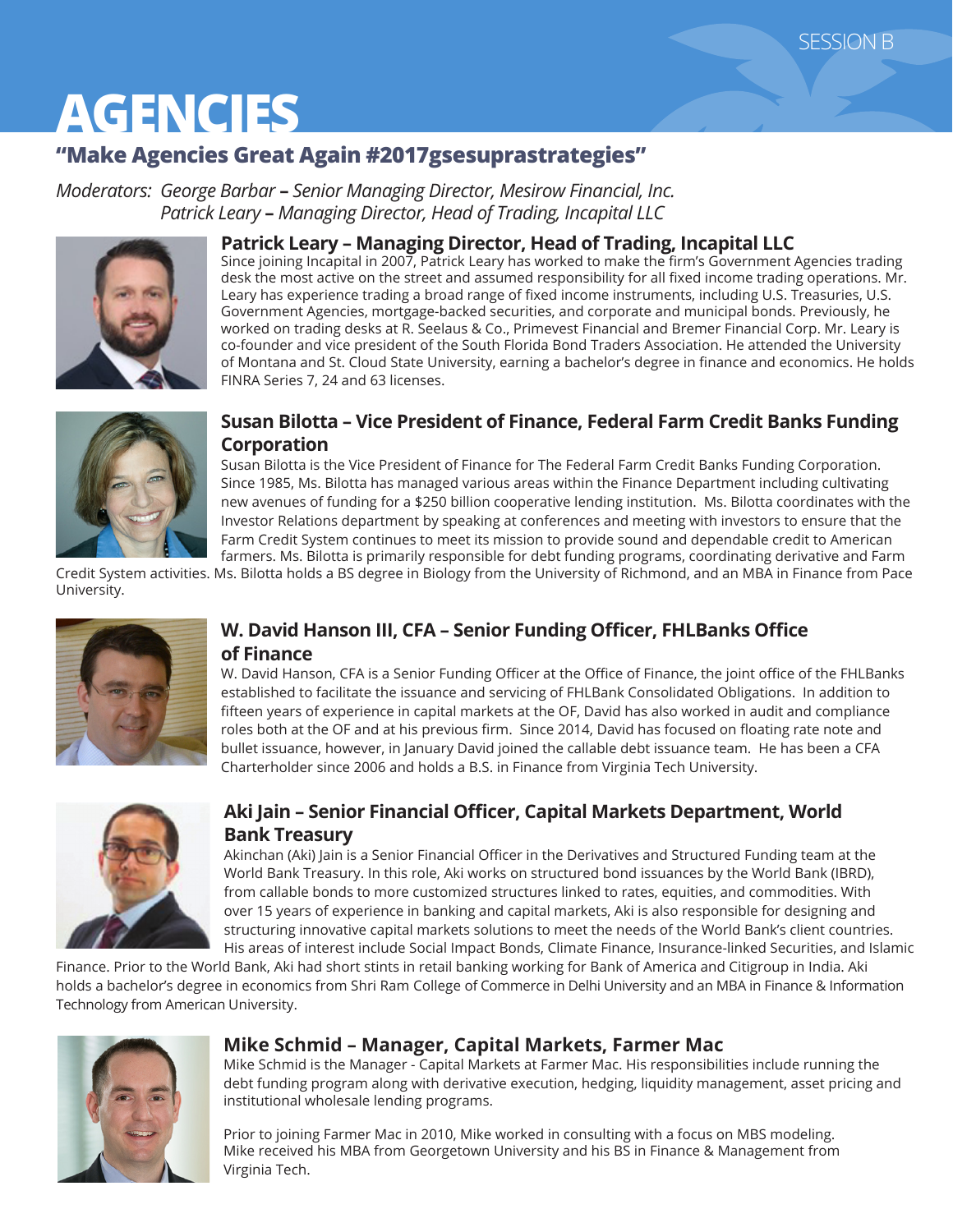# **AGENCIES** (CONT.)



#### **Anthony Silva – Director in Treasury Capital Markets Group, Fannie Mae**

Anthony Silva is a Director in Fannie Mae's Treasury Capital Markets group. Since joining Fannie Mae in 2004, Anthony has held various roles within Treasury Capital Markets. Currently, he runs the shortterm funding and callable debt programs.

Anthony holds a BA degree in Economics from Bates College and an MBA from Georgetown's McDonough School of Business. He is a Certified Treasury Professional (CTP).



#### **John Zawada – Senior Director, Treasury Management, Freddie Mac**

John Zawada is Senior Director of Treasury Management at Freddie Mac. He is responsible for managing activities of the company's long-term debt portfolio including bullet and callable debt, and is also actively involved with the company's short-term debt and liquidity portfolios.

Mr. Zawada has been at Freddie Mac since August 2016. Prior to joining Freddie Mac, he spent 20 years in progressively more senior sales, trading, and derivatives-consulting roles at Scotiabank, JPMorgan Chase, and Ernst & Young LLC.

Mr. Zawada earned his undergraduate degree from the Wharton School of the University of Pennsylvania, and his M.B.A. from New York University. He is a Certified Public Accountant, licensed in

the states of New York and New Jersey, and is a licensed securities markets professional. He sits on the Board of Governors of the Mountain Lakes Club, a local not-for-profit organization focusing on both social and charitable pursuits.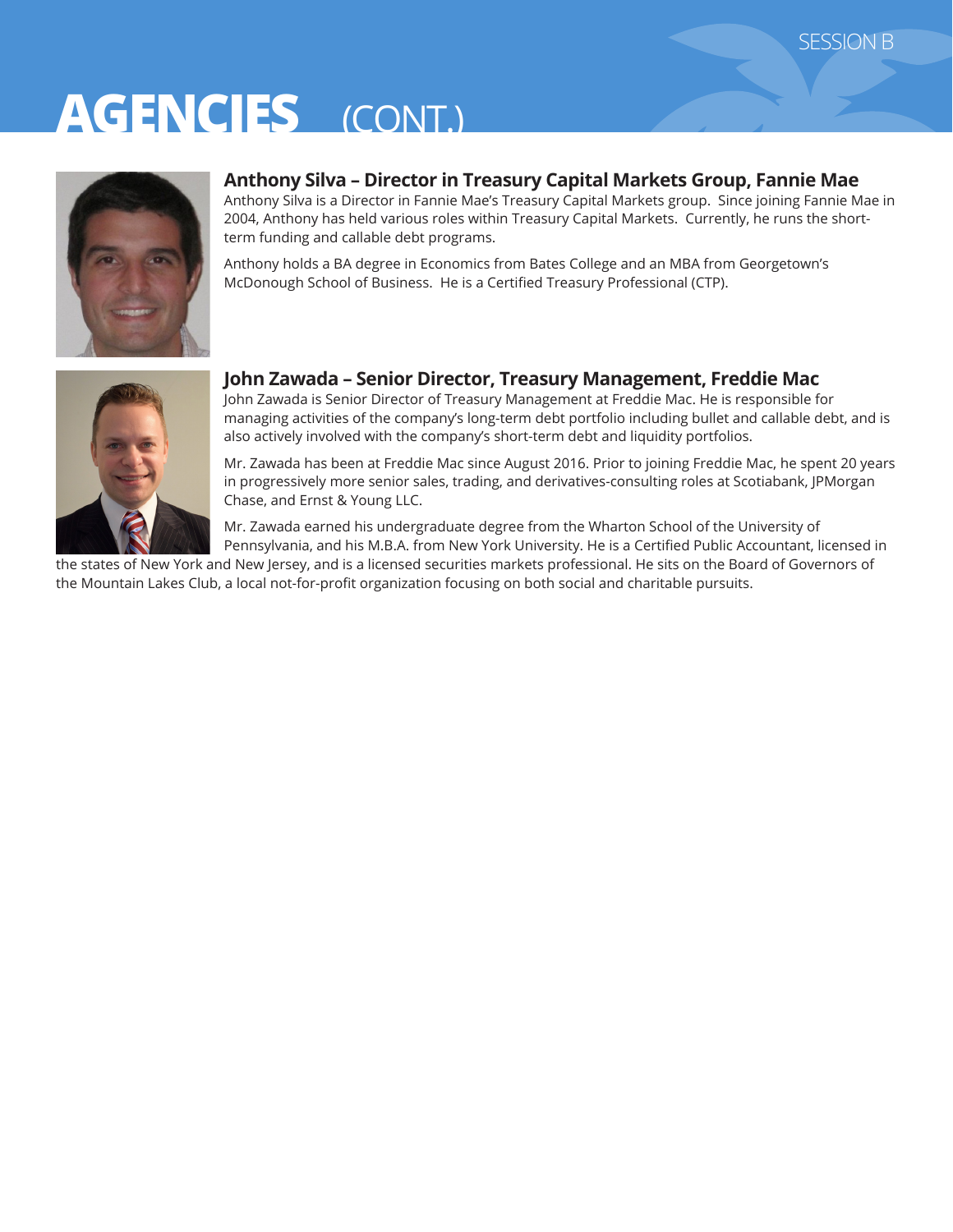# **MORTGAGES**

### **"Multi-Family & DUS Product: Trading/Hedging - Eliminating the Risk"**

*Moderator: Jeff Macy* **–** *Senior Vice President, CMO/CMBS Trading, Multi-Bank Securities, Inc.*



#### **Lisa Bozelli – Director, Multifamily Capital Markets, Fannie Mae**

Lisa Bozelli joined Fannie Mae in 2010 and is a director on Fannie Mae's Multifamily Trading Desk. In this role she supervises the trading desk staff and is responsible for all primary and secondary trading, structuring, new issuance and marketing of Agency CMBS (Fannie Mae Delegated Underwriting and Servicing (DUS) MBS). As part of managing Fannie Mae's multi-billion dollar multifamily bond portfolio, the desk bids on over \$50 billion in Fannie Mae DUS MBS a year. Since 2011, the desk has been resecuritizing portions of its portfolio into Agency CMBS deals through the Fannie Mae Guaranteed Multifamily Structures (GeMSTM) program, structuring more than \$60 billion in securities since the program's inception.

SESSION B

Prior to joining Fannie Mae, Lisa was an Investment Banker with the Real Estate Investment Banking team at Jones Lang LaSalle in Washington, D.C., and the Global Industrials Group at Credit Suisse in New York. Before entering the financial services industry, she served as a Lieutenant Commander in the U.S. Navy, flying the E-2C Hawkeye.

Lisa holds a BS from the U.S. Naval Academy and an MBA from the Yale School of Management.



#### **John Coleman – Managing Director, Fixed Income Group, R.J. O'Brien**

John Coleman has been managing the Fixed Income Group of R.J. O'Brien since its inception 20 years ago. With now over a quarter century of experience in the futures industry, John has been involved in several aspects of the business, however his true talent is constructing interest rate hedge strategies that cater to specific client needs. John is responsible for the Fixed Income Group's research and developed its propriety Hedgebuilder software. In addition to speaking at multiple risk management conferences and being cited in Fabozzi's Handbook of Fixed Income Options, John has also been published in Institutional Investor. John earned his Bachelor's of Science from the University of Illinois.



#### **Rory McDermott – Director, Sales, Eris Exchange**

Rory McDermott is a director on the sales team at Eris Exchange, with over 15 years of experience in OTC and listed interest rate derivatives. Mr. McDermott joined Eris in 2011, and is primarily responsible for sales origination among institutional real money accounts and hedge funds. Prior to joining Eris, Mr. McDermott was a Vice President at Bank of America Merrill Lynch on the Global Derivative Products team, covering power and energy clients.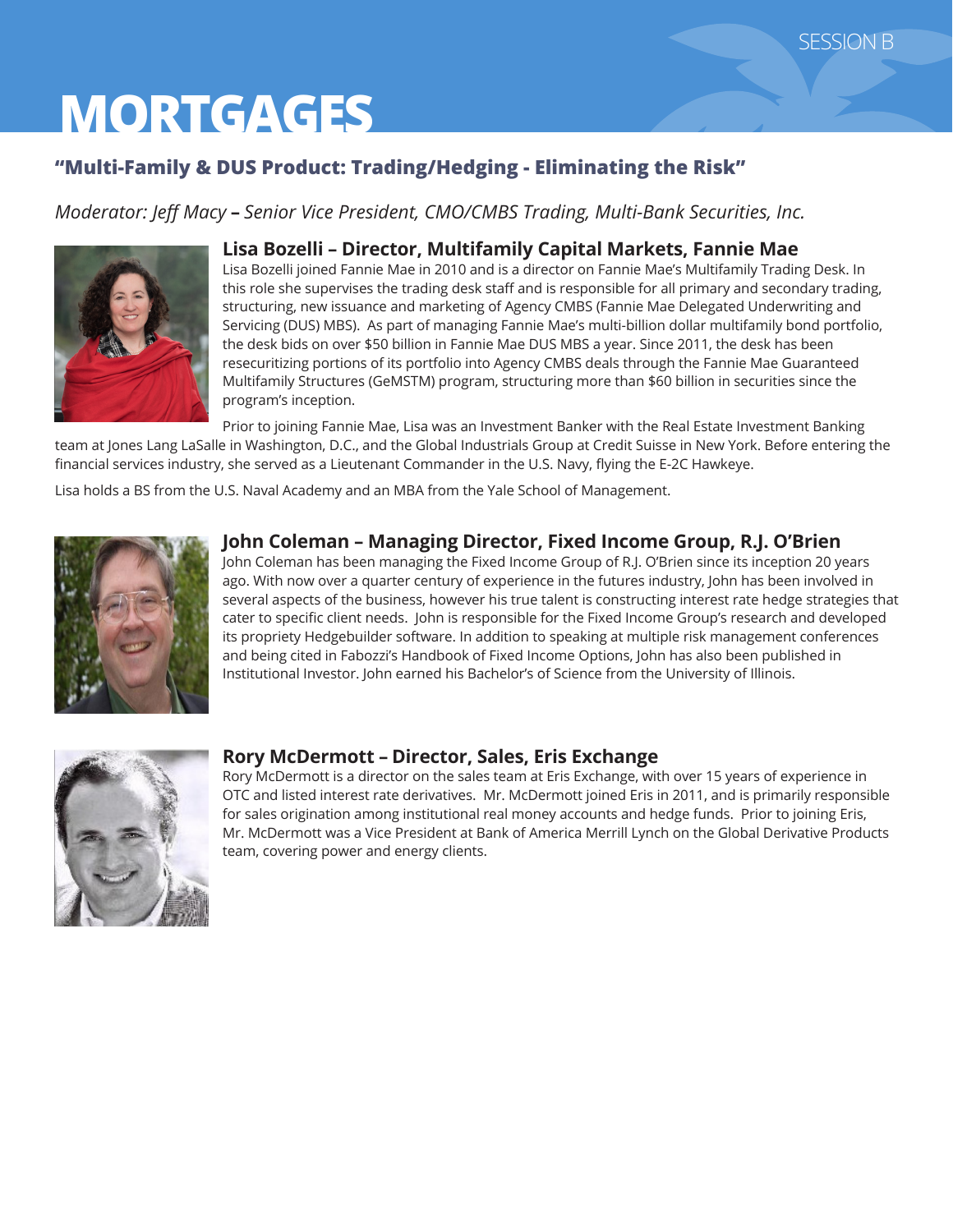# **STRUCTURED PRODUCTS**

#### **"Rising Rates Stressing You Out? 4 Most Important Ways Rising Interest Rates will Change Your Business"**

*Moderators: John Tessar* **–** *Managing Director, JVB Financial Group, LLC Glenn Lotenberg* **–** *Managing Director, Advisors Asset Management*



#### **John Tessar – Managing Director, JVB Financial Group, LLC**

John G. Tessar III, CFP® is a Managing Director at JVB Financial Group, LLC. Based out of the firm's Boca Raton headquarters, Mr. Tessar is head of JVB's Structured Products Sales and Origination Group. In this capacity, he utilizes his extensive experience in product development and management to expand the firm's new product origination capacity and distribution to its network of Dealers, Advisors, and Institutional clients.

Mr. Tessar has more than 20 years of industry experience, previously serving as a Regional Wealth Advisory Consultant for Morgan Stanley's high net worth advisors. He has also held positions as Managing Director, Head of Hybrid Investment Products Division at ICAP Corporates LLC, Product

Manager of Structured Products in the Broker Dealer Services Division of LaSalle Bank, as well as Branch Manager and Private Client Wealth Manager at Charles Schwab & Co., Inc. John is often called upon to speak at industry functions and has been quoted by major financial news publications such as Bloomberg, Risk Magazine, Structured Products Magazine, and others. Mr. Tessar holds certifications as both a Certified Financial Planner™ and Accredited Asset Management Specialist(SM).



#### **Glenn Lotenberg – Managing Director, Business Development Group, Advisors Asset Management**

Glenn Lotenberg is Managing Director with Advisors Asset Management ("AAM") Business Development Group. Mr. Lotenberg is responsible for the distribution of Market Linked Products and Fixed Income across all asset classes.

Glenn joined AAM in December 2016 with more than twenty years of professional experience. Prior to joining AAM, he worked for ten years at Incapital responsible for Trading and Distribution of Market Linked Products. He has also spent six years at CIBC World Markets in the equity and commodity structured products marketing group and also as a trading assistant. Previously, Glenn was at Bear

Stearns where he was an analyst in the equity derivative middle office. He also held several positions in the bank's derivative group in New York.

Glenn has recently contributed to Structured Products Magazine, mtn-i, Bloomberg, Prospect News, and StructuredRetailProducts.com.

Mr. Lotenberg received a Bachelor of Business Administration from Hofstra University and currently he serves on the Executive Committee of the Structured Products Association.



#### **Brooke Hammel – Director, Citi Private Client Solutions, Citigroup Global Markets, Inc.**

Brooke Hammel is a Director on the Citi Private Client Solutions team, running the Third Party business in North America. Over the last 6 years, she has been focusing on creating customized solutions and investment strategies for private bank, wirehouse, bank, broker-dealer and independent advisory clients across all asset classes including equities, interest rates, commodities and currencies. She more recently has assumed ownership over the insurance business for rules-based index products.

Before joining Citi, Brooke spent 4 years working in the Investor Solutions team at Barclays Capital, where she focused on executing hedging and monetization business as well as marketing cross asset

derivatives to banks and broker-dealers.

Brooke was granted a Bachelor of Science from Cornell University in 2004.